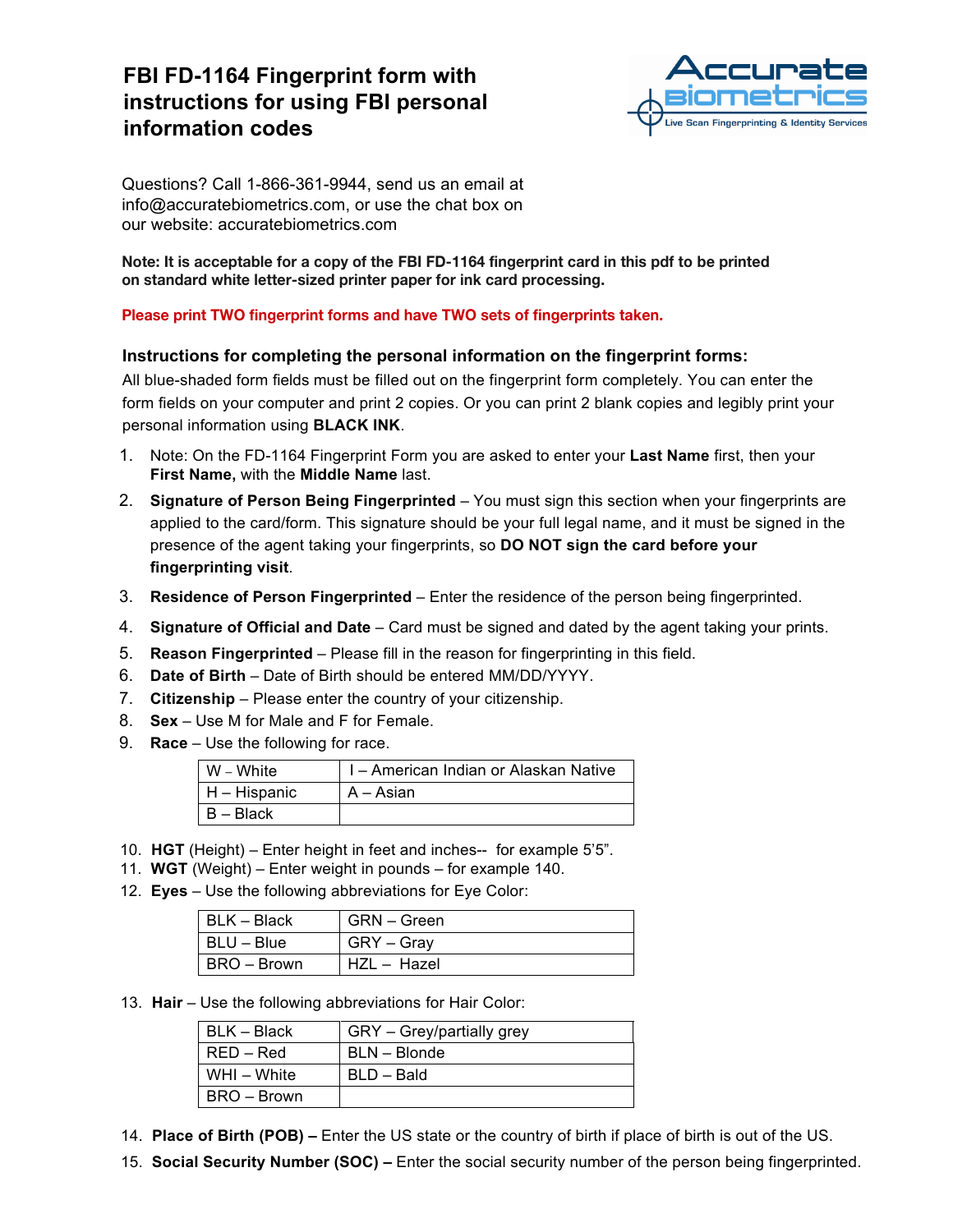# **SEX CODE TABLE**

| <b>External Code</b> | <b>Literal</b> | <b>Description</b> |  |  |  |
|----------------------|----------------|--------------------|--|--|--|
|                      | <b>Female</b>  | <b>Female</b>      |  |  |  |
| M                    | Male           | <b>Male</b>        |  |  |  |
|                      | Unknown        | <b>Unknown Sex</b> |  |  |  |

## **EYE COLOR CODE TABLE**

| <b>Eye Color Literal</b> | <b>External Code</b> |
|--------------------------|----------------------|
| <b>BLACK</b>             | <b>BLK</b>           |
| <b>BLUE</b>              | <b>BLU</b>           |
| <b>BROWN</b>             | <b>BRO</b>           |
| <b>GRAY</b>              | <b>GRY</b>           |
| <b>GREEN</b>             | <b>GRN</b>           |
| <b>HAZEL</b>             | <b>HAZ</b>           |
| <b>MAROON</b>            | <b>MAR</b>           |
| <b>MULTICOLOR</b>        | <b>MUL</b>           |
| <b>PINK</b>              | <b>PNK</b>           |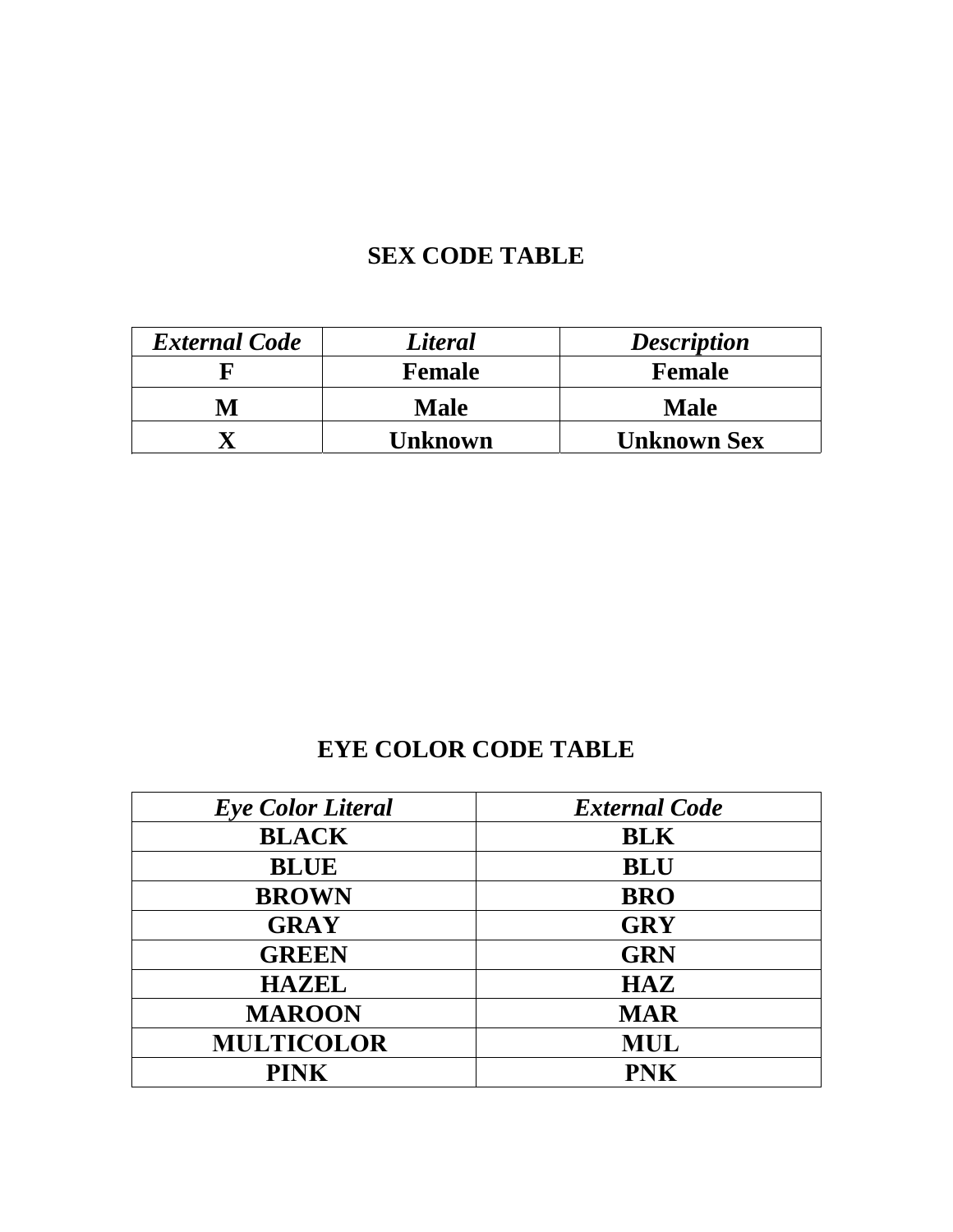## **HAIR CODE TABLE**

| <b>BALD</b>                     | <b>BLD</b> |
|---------------------------------|------------|
| <b>BLACK</b>                    | <b>BLK</b> |
| <b>BLONDE</b> (or strawberry)   | <b>BLN</b> |
| <b>BLUE</b>                     | <b>BLU</b> |
| <b>BROWN</b>                    | <b>BRO</b> |
| <b>GREEN</b>                    | <b>GRN</b> |
| <b>GRAY</b> (or partially gray) | <b>GRY</b> |
| <b>ORANGE</b>                   | <b>ONG</b> |
| <b>PURPLE</b>                   | <b>PLE</b> |
| <b>PINK</b>                     | <b>PNK</b> |
| <b>RED</b> (or auburn)          | <b>RED</b> |
| <b>SANDY</b>                    | <b>SDY</b> |
| <b>WHITE</b>                    | WHI        |
| <b>UNKNOWN</b>                  | XXX        |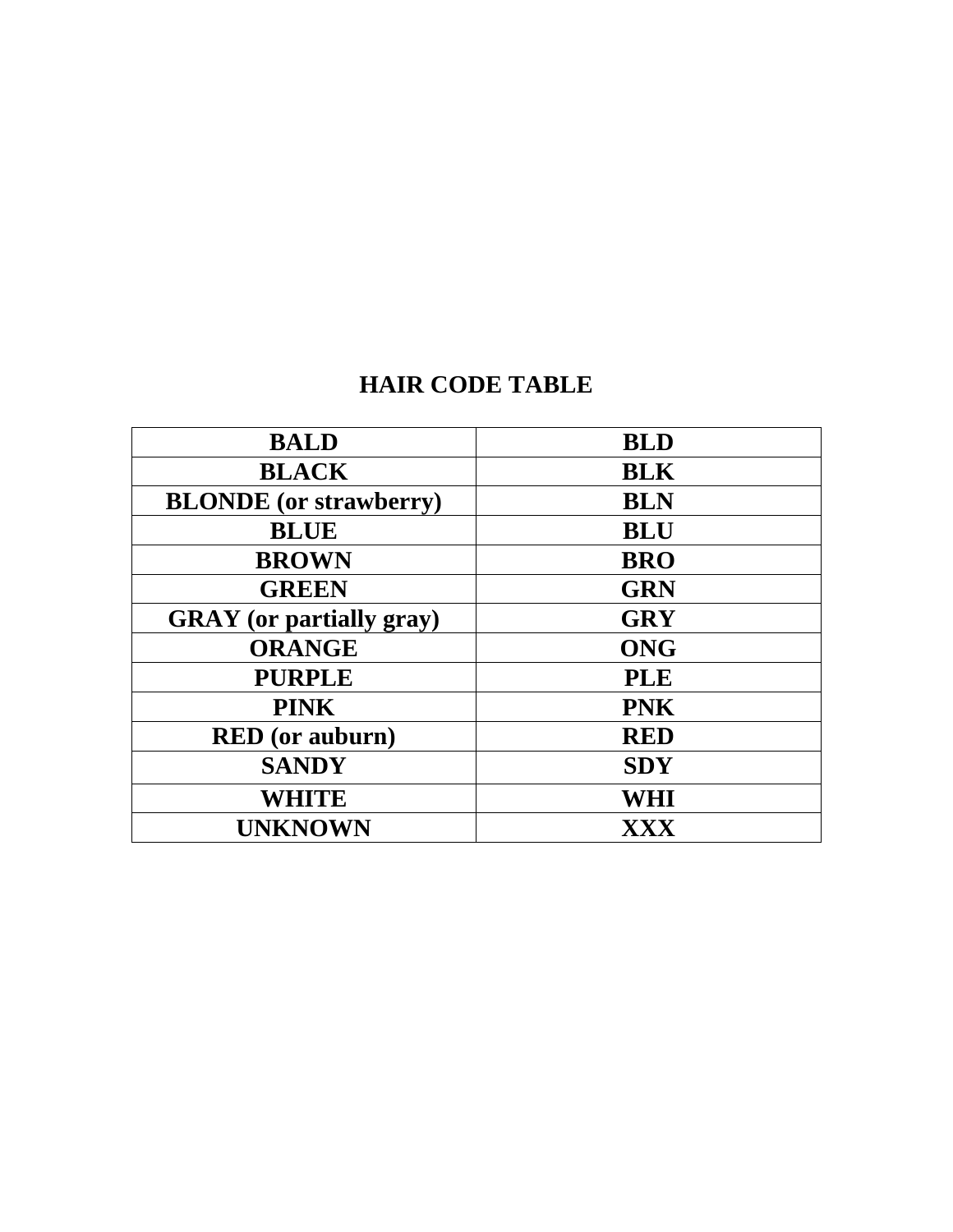## **RACE CODE TABLE**

| <b>External Code</b> | <b>Literal</b>          | <b>Description (If Subject Is)</b>    |  |  |  |  |
|----------------------|-------------------------|---------------------------------------|--|--|--|--|
| A                    | <b>Asian or</b>         | Chinese, Japanese, Filipino,          |  |  |  |  |
|                      | <b>Pacific Islander</b> | Korean, Polynesian, Indian,           |  |  |  |  |
|                      |                         | Indonesian, Asian Indian,             |  |  |  |  |
|                      |                         | <b>Samoan, or other Pacific</b>       |  |  |  |  |
|                      |                         | <b>Islander</b>                       |  |  |  |  |
| B                    | <b>Black</b>            | A person having origins in any        |  |  |  |  |
|                      |                         | of the black racial groups of         |  |  |  |  |
|                      |                         | <b>Africa</b>                         |  |  |  |  |
| I                    | <b>American Indian</b>  | American Indian, Eskimo, or           |  |  |  |  |
|                      | or Alaskan Native       | <b>Alaskan Native, or a person</b>    |  |  |  |  |
|                      |                         | having origins in any of the 48       |  |  |  |  |
|                      |                         | contiguous states of the United       |  |  |  |  |
|                      |                         | <b>States or Alaska who maintains</b> |  |  |  |  |
|                      |                         | cultural identification through       |  |  |  |  |
|                      |                         | tribal affiliation or community       |  |  |  |  |
|                      |                         | recognition                           |  |  |  |  |
| $\mathbf{U}$         | <b>Unknown</b>          | <b>Of Indeterminable Race</b>         |  |  |  |  |
| W                    | White                   | <b>Caucasian, Mexican, Puerto</b>     |  |  |  |  |
|                      |                         | <b>Rican, Cuban, Central or South</b> |  |  |  |  |
|                      |                         | <b>American, or other Spanish</b>     |  |  |  |  |
|                      |                         | culture or origin, regardless of      |  |  |  |  |
|                      |                         | race.                                 |  |  |  |  |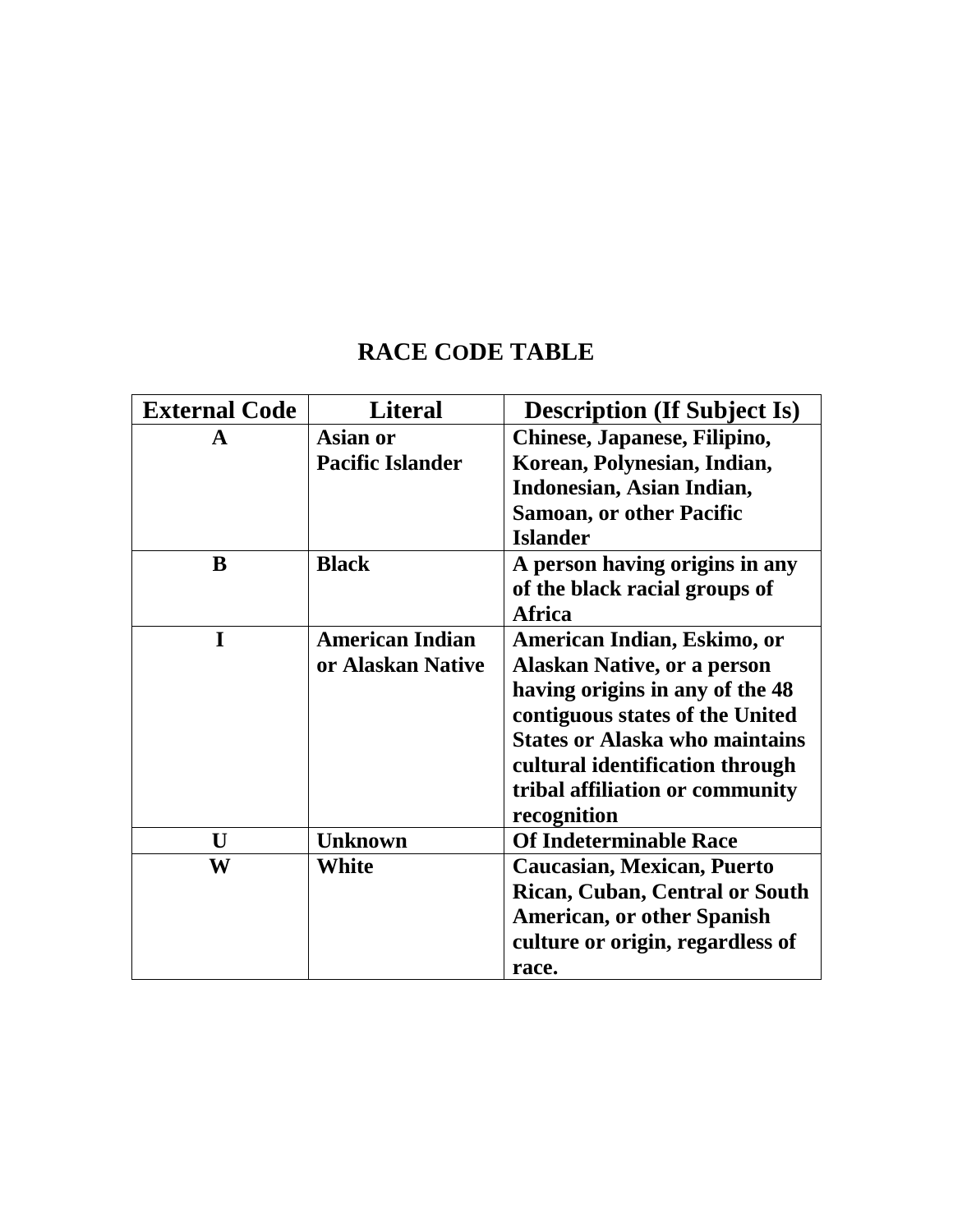#### **IDENTITY HISTORY SUMMARY REQUEST FORM**

#### **Information** *\* Denotes Required Fields*

| <i><b>*Last Name</b></i>                                                                                                                                                                                                                                                                                                      |                                                                                 | *First Name |  |                                            |  |  |  |
|-------------------------------------------------------------------------------------------------------------------------------------------------------------------------------------------------------------------------------------------------------------------------------------------------------------------------------|---------------------------------------------------------------------------------|-------------|--|--------------------------------------------|--|--|--|
| Middle Name 1                                                                                                                                                                                                                                                                                                                 | Middle Name 2                                                                   |             |  |                                            |  |  |  |
|                                                                                                                                                                                                                                                                                                                               |                                                                                 |             |  |                                            |  |  |  |
| *Date of Birth:                                                                                                                                                                                                                                                                                                               | *Place of Birth:                                                                |             |  | *U.S. Citizen or Legal Permanent Resident: |  |  |  |
|                                                                                                                                                                                                                                                                                                                               |                                                                                 |             |  | N <sub>o</sub><br>Yes                      |  |  |  |
| *Country of Citizenship:                                                                                                                                                                                                                                                                                                      | Country of Residence:                                                           |             |  | Prisoner Number (if applicable):           |  |  |  |
| *Last Four Digits of Social Security Number:                                                                                                                                                                                                                                                                                  |                                                                                 |             |  |                                            |  |  |  |
|                                                                                                                                                                                                                                                                                                                               |                                                                                 |             |  |                                            |  |  |  |
| Asian<br>$ $ Black                                                                                                                                                                                                                                                                                                            | *Race (please check appropriate box):<br>Caucasian<br>Native American   Unknown |             |  |                                            |  |  |  |
| Female<br>Male<br>Other                                                                                                                                                                                                                                                                                                       | *Sex (please check appropriate box):                                            |             |  |                                            |  |  |  |
| <b>Address</b>                                                                                                                                                                                                                                                                                                                |                                                                                 |             |  |                                            |  |  |  |
| C/O                                                                                                                                                                                                                                                                                                                           |                                                                                 | <b>ATTN</b> |  |                                            |  |  |  |
| *Address                                                                                                                                                                                                                                                                                                                      |                                                                                 |             |  |                                            |  |  |  |
|                                                                                                                                                                                                                                                                                                                               |                                                                                 |             |  |                                            |  |  |  |
|                                                                                                                                                                                                                                                                                                                               |                                                                                 |             |  |                                            |  |  |  |
| *City                                                                                                                                                                                                                                                                                                                         |                                                                                 | *State      |  |                                            |  |  |  |
| *Postal (Zip) Code                                                                                                                                                                                                                                                                                                            |                                                                                 | *Country    |  |                                            |  |  |  |
| Phone Number                                                                                                                                                                                                                                                                                                                  |                                                                                 | E-Mail      |  |                                            |  |  |  |
| $\mathbf{n}$ and $\mathbf{n}$ and $\mathbf{n}$ and $\mathbf{n}$ and $\mathbf{n}$ and $\mathbf{n}$ and $\mathbf{n}$ and $\mathbf{n}$ and $\mathbf{n}$ and $\mathbf{n}$ and $\mathbf{n}$ and $\mathbf{n}$ and $\mathbf{n}$ and $\mathbf{n}$ and $\mathbf{n}$ and $\mathbf{n}$ and $\mathbf{n}$ and $\mathbf{n}$ and $\mathbf{n$ |                                                                                 |             |  |                                            |  |  |  |

**Payment Enclosed:** *(please check appropriate box)*

CERTIFIED CHECK MONEY ORDER CREDIT CARD FORM

*You may request a copy of your own Identity History Summary to review it or obtain a change, correction, or an update to the summary. This is not a national background check and may not include information from state repositories which would be included on an employment background check. If you are requesting a background check for employment or licensing within the U.S., you may be required by state statute or federal law to submit your request through your state identification bureau, the requesting federal agency, or another authorized channeling agency.* 

#### \* REQUESTOR SIGNATURE DATE:

| ×.<br>- |  |
|---------|--|
|         |  |

#### **PRIVACY ACT STATEMENT**

The FBI's acquisition, retention, and sharing of information submitted on this form is generally authorized under 28 USC 534 and 28 CFR 16.30-16.34. The purpose for requesting this information from you is to provide the FBI with a minimum of identifying data to permit an accurate and timely search of FBI identification records. Providing this information (including your Social Security Account Number) is voluntary; however, failure to provide the information may affect the completion of your request. The information reported on this form may be disclosed pursuant to your consent and may also be disclosed by the FBI without your consent pursuant to the Privacy Act of 1974 and all applicable routine uses.

#### **PAPERWORK REDUCTION ACT STATEMENT:**

Under the Paperwork Reduction Act, you are not required to complete this form unless it contains a valid OMB control number. The form takes approximately 3 minutes to complete.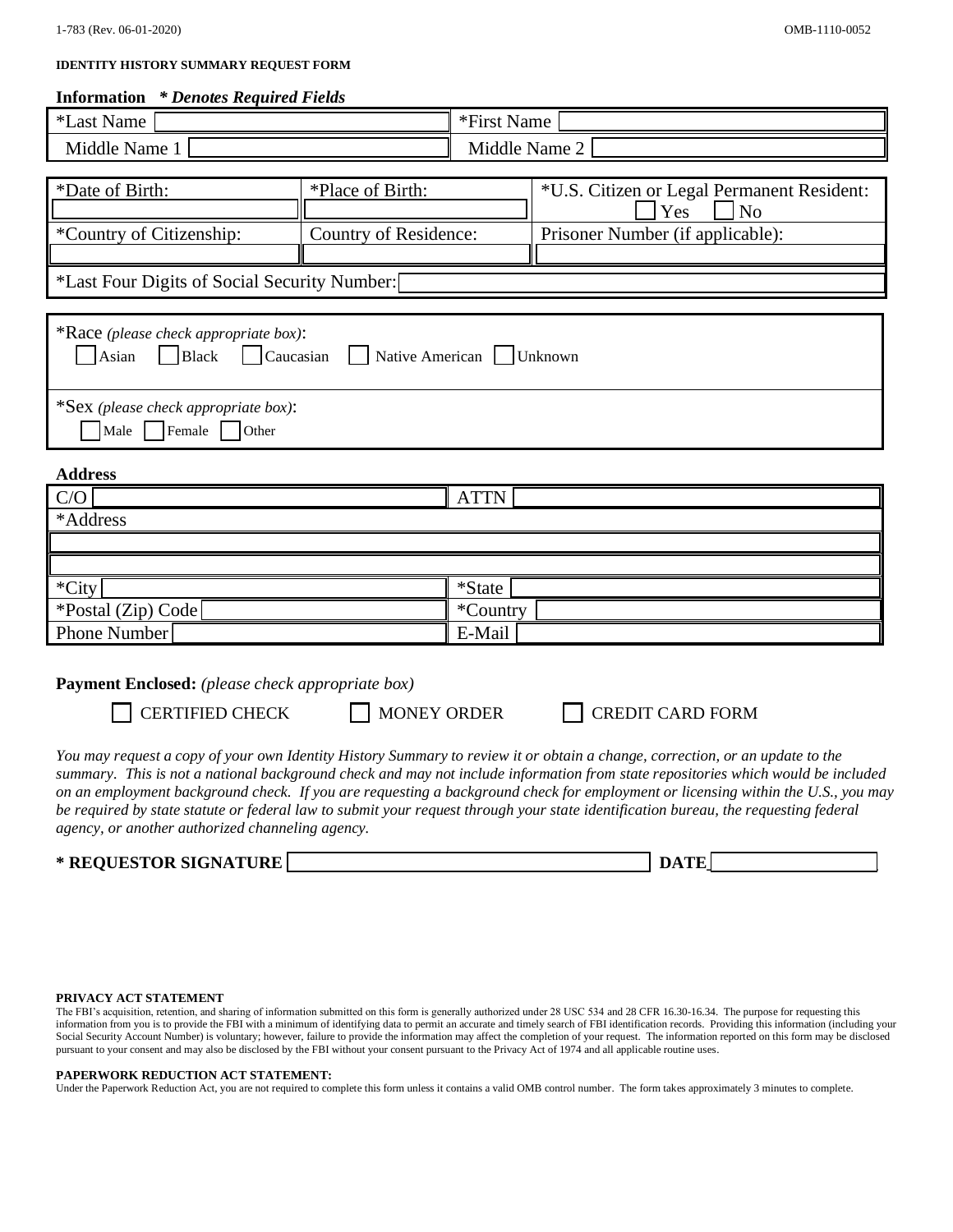| X.<br><b>IDENTITY HISTORY SUMMARY</b><br>Ê,<br><b>REQUEST</b><br>FD-1164 (Rev. 11-1-20) |             | LAST NAME NAM       | TYPE OR PRINT ALL INFORMATION IN BLACK<br>FIRST NAME | MIDDLE NAME  | <b>LEAVE BLANK</b><br>FBI               |                     |                              |  |
|-----------------------------------------------------------------------------------------|-------------|---------------------|------------------------------------------------------|--------------|-----------------------------------------|---------------------|------------------------------|--|
| SIGNATURE OF REQUESTOR                                                                  |             |                     |                                                      |              |                                         |                     |                              |  |
|                                                                                         |             |                     |                                                      |              |                                         |                     |                              |  |
| <b>ADDRESS</b>                                                                          |             |                     |                                                      |              |                                         |                     | DATE OF BIRTH DOB YYYY/MM/DD |  |
|                                                                                         |             |                     |                                                      |              |                                         |                     |                              |  |
|                                                                                         |             | DATE FINGERPRINTED  | SEX                                                  | RACE<br>HGT. | WGT.                                    | EYES<br><b>HAIR</b> | PLACE OF BIRTH POB           |  |
|                                                                                         |             |                     |                                                      |              |                                         |                     |                              |  |
|                                                                                         |             | SOCIAL SECURITY NO. |                                                      |              |                                         | LEAVE BLANK         |                              |  |
|                                                                                         |             |                     |                                                      |              |                                         |                     |                              |  |
|                                                                                         |             |                     |                                                      | CLASS        |                                         |                     |                              |  |
| FINGERPRINTED BY                                                                        |             |                     |                                                      |              |                                         |                     |                              |  |
|                                                                                         |             |                     |                                                      | REF.         |                                         |                     |                              |  |
|                                                                                         |             |                     |                                                      |              |                                         |                     |                              |  |
|                                                                                         |             |                     |                                                      |              |                                         |                     |                              |  |
|                                                                                         |             |                     |                                                      |              |                                         |                     |                              |  |
|                                                                                         |             |                     |                                                      |              |                                         |                     |                              |  |
|                                                                                         |             |                     |                                                      |              |                                         |                     |                              |  |
|                                                                                         |             |                     |                                                      |              |                                         |                     |                              |  |
|                                                                                         |             |                     |                                                      |              |                                         |                     |                              |  |
|                                                                                         |             |                     |                                                      |              |                                         |                     |                              |  |
| 1. R. THUMB                                                                             | 2. R. INDEX | 3. R. MIDDLE        |                                                      | 4. R. RING   |                                         | 5. R. LITTLE        |                              |  |
|                                                                                         |             |                     |                                                      |              |                                         |                     |                              |  |
|                                                                                         |             |                     |                                                      |              |                                         |                     |                              |  |
|                                                                                         |             |                     |                                                      |              |                                         |                     |                              |  |
|                                                                                         |             |                     |                                                      |              |                                         |                     |                              |  |
|                                                                                         |             |                     |                                                      |              |                                         |                     |                              |  |
|                                                                                         |             |                     |                                                      |              |                                         |                     |                              |  |
|                                                                                         |             |                     |                                                      |              |                                         |                     |                              |  |
| 6.L. THUMB                                                                              | 7.L. INDEX  | 8.L. MIDDLE         |                                                      | 9. L. RING   |                                         | 10.L. LITTLE        |                              |  |
|                                                                                         |             |                     |                                                      |              |                                         |                     |                              |  |
|                                                                                         |             |                     |                                                      |              |                                         |                     |                              |  |
|                                                                                         |             |                     |                                                      |              |                                         |                     |                              |  |
|                                                                                         |             |                     |                                                      |              |                                         |                     |                              |  |
|                                                                                         |             |                     |                                                      |              |                                         |                     |                              |  |
|                                                                                         |             |                     |                                                      |              |                                         |                     |                              |  |
|                                                                                         |             |                     |                                                      |              |                                         |                     |                              |  |
|                                                                                         |             |                     |                                                      |              |                                         |                     |                              |  |
|                                                                                         |             |                     |                                                      |              |                                         |                     |                              |  |
| LEFT FOUR FINGERSTAKEN SIMULTANEOUSLY                                                   |             | L.THUMB             | R. THUMB                                             |              | RIGHT FOUR FINGERS TAKEN SIMULTANEOUSLY |                     |                              |  |